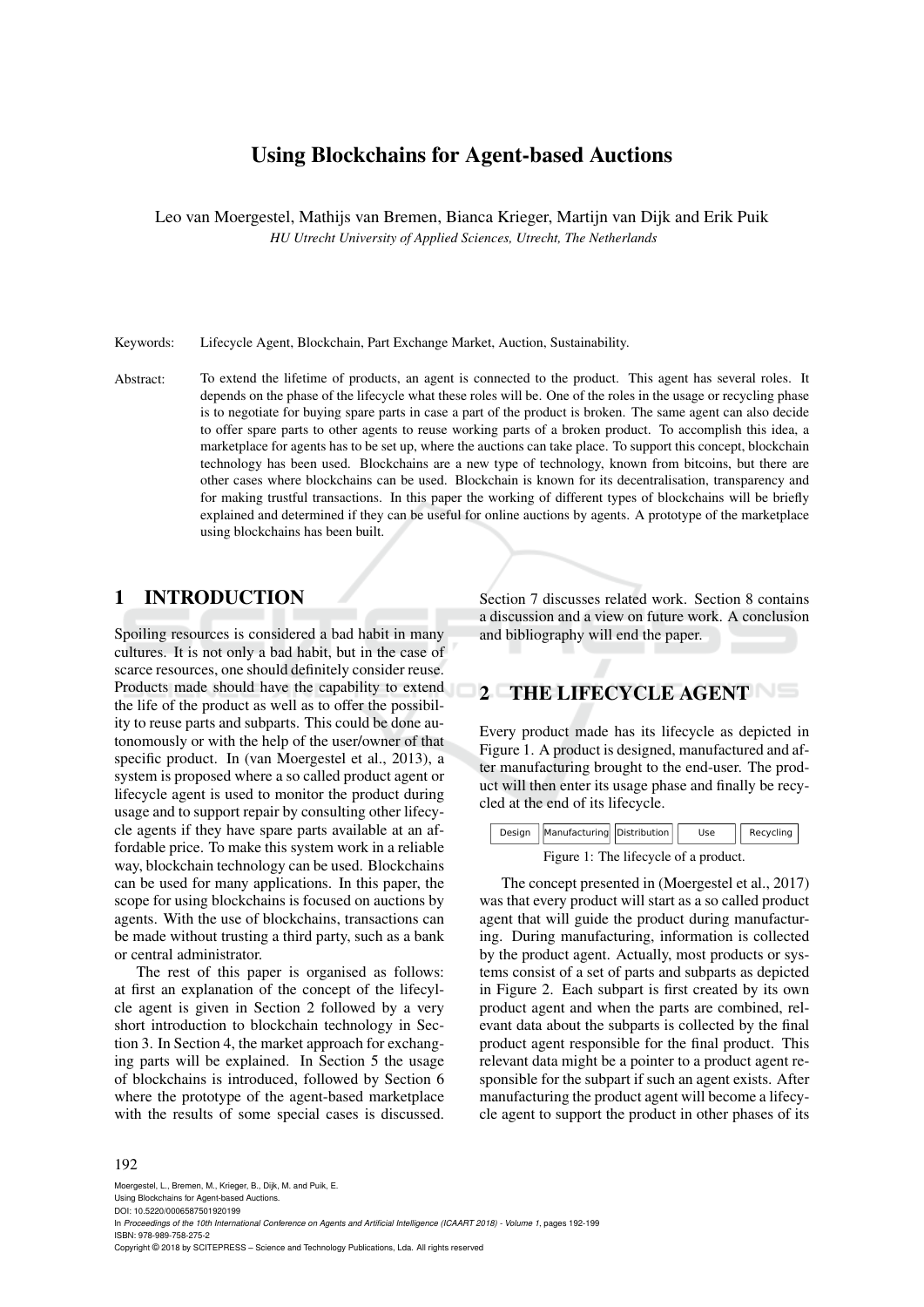lifecycle, still having all the manufacturing data available. This could be done by embedding the agent in the product itself (Moergestel et al., 2017) or by putting the agent in the cloud. Even when embedded, it is desirable to put a copy of the agent in the cloud, just in case the original agent in the device becomes damaged. The agent in the cloud will be synchronised with the embedded agent. During all the phases of the lifecycle, the lifecycle agent will have its roles and responsibilities. One of the roles is monitoring the status and usage of parts and subparts. If one of the parts breaks or needs to be replaced the lifecycle agent will notice. When a part is broken or needs to be



Figure 2: System/product consisting of subparts.

replaced, the lifecycle agent will enter a marketplace where other lifecycle agents exist that might offer the spare part needed. Important information about these spare parts is the usage so far resulting in the expected remaining lifetime and its economic value. This information should be reliable. When the product is at the end of its lifecyle the lifecycle agent can offer remaining still working parts on the same marketplace.



Figure 3: Two broken products exchanging a subpart resulting in repair of one product.

A simple example will show how useful this approach can be. Consider a product consisting of two similar parts. When one on these parts is broken, in most cases the whole product is considered to be broken. If we have two of these products a simple exchange of a working part from one system to the other system will result in one working system again. This is depicted in Figure 3.

# 3 A BRIEF EXPLANATION OF BLOCKCHAINS

A blockchain is a distributed database that maintains a continuously growing list of ordered records called blocks. The records can contain all sorts of data, for example transactions. When data in a block is recorded it cannot be modified. Before data can be recorded in a block the majority of participants has to approve the transaction (Nakamoto, 2008). Bitcoin is the first real-world application of blockchains. It requires no trust between participants. Each participant in the network has one or more wallets. A wallet consists of an asymmetric key pair. The public key also serves as an address to send coins to, comparable to an account number in the traditional banking system. When sending a payment to the network, the payment is signed with the private key of the sender. Then, the payment will end up in a pool of pending transactions.

### 3.1 Mining

Bitcoin defines a process for confirming transactions. This process is called mining. A computer that performs this process is called a miner.

Miners collect pending transactions from the network and put them into blocks. A block consists of:

- The hash of the previous block
- A number of transactions
- A cryptographic nonce

In Figure 4 a chain of two blocks is depicted.



Figure 4: A blockchain of transactions (*Tr*).

For a block to be valid, the hash of the entire block must begin with a number of zeroes. This number will raise over time, increasing the required computational resources to mine blocks. Upon finding a block, the miner broadcasts it to other miners. The other miners accept the block when it only contains valid transactions.

### 3.2 Double Spending

Each transaction requires one or more so-called inputs. An input is an incoming transaction. Inputs must be spent entirely, but when the input is larger than the amount to spend, then they can be split. The remaining amount of the input is than sent back to the wallet of the sender. A bitcoin can be split in amounts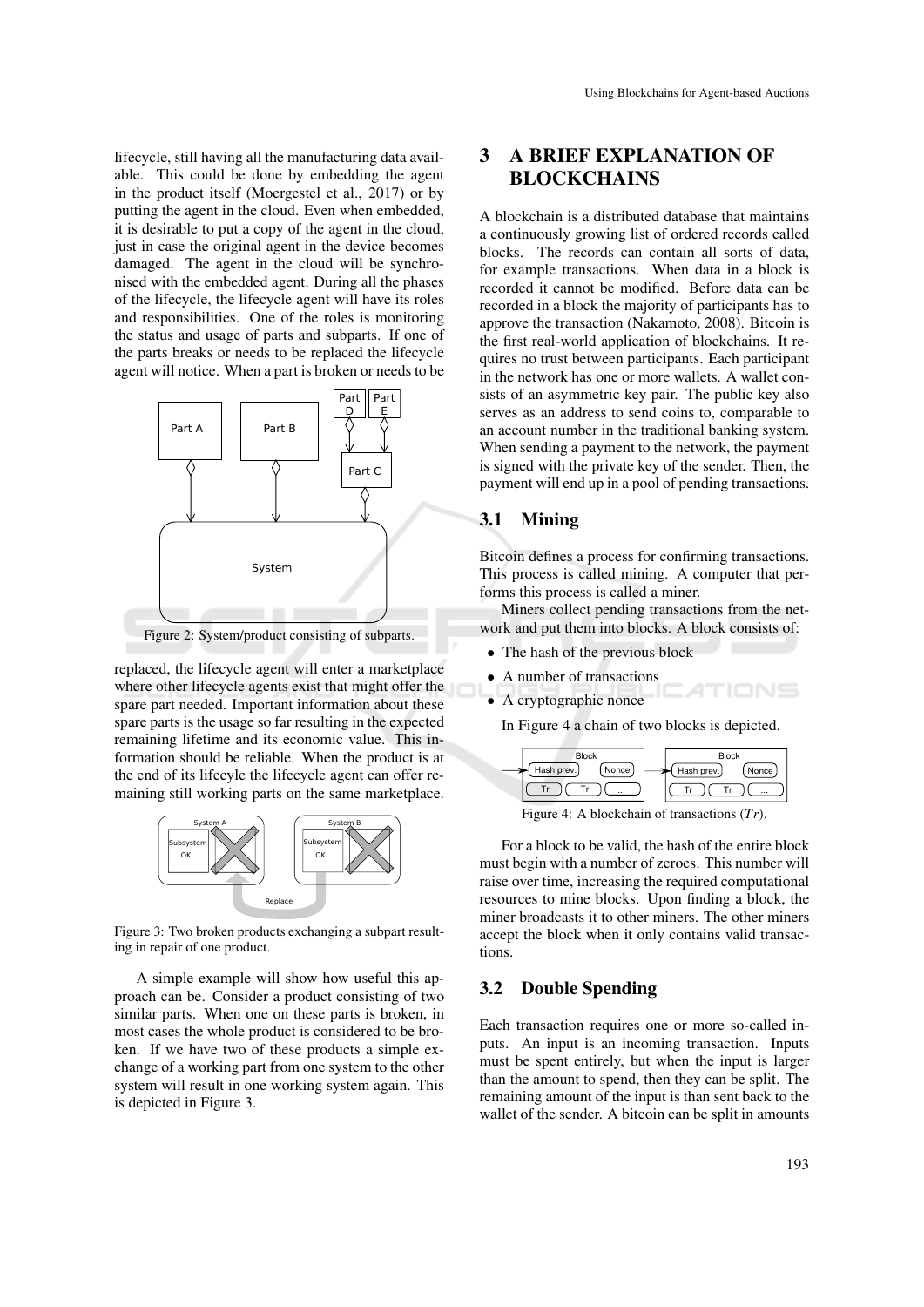of 0.00000001 BTC, called a Satoshi. Pending transactions that try to spend an input twice will be rejected by the miners in the network, thus preventing double spending.

## 4 MARKET FOR AGENTS

As already explained in Section 2 agents will exchange parts on a marketplace. This situation is depicted in Figure 5, where four agents exist. Two donors, offering parts and two acceptors asking for parts. One agent is asking for part *A* that is offered by one of the donors, while another agent is asking for part *E*. This part is not available and in such a case the agent has four possibilities:

- 1. it can wait for a donor to arrive.
- 2. it can decide to buy a brand new part. This might also be a possibility for the manufacturer to add a donor agent offering new parts at a price that is, as one might expect, higher than the price for the used parts.
- 3. it can decide to become a donor, offering its still working parts on the marketplace.
- 4. it can decide to become a donor, but meanwhile it will still check for the availability of the part it is searching for and if the part becomes available before it has sold any of its own working parts, it might decide to become an acceptor. More complicate scenarios are also possible if some of its working parts are already sold.



Figure 5: Market of agents.

Online auctions are susceptible to fraud. We discuss the most important possibilities here along with the solution offered by the concept presented in this paper.

• Because there is no easy way to prove the ownership of items, sellers could offer goods that they do not own. This form of fraud could be prevented by using a custom blockchain that supports coloured coins. A coloured coin is a software object that represents a product (or part of it) in the real world. When a user sells a product, the buyer gets the coloured coin. The seller can not offer the product a second time because he is not in possession of the coloured coin any more.

- On online marketplaces a lot of fake accounts are active or accounts representing (non-existing) stores. These fake-accounts can spoil the marketplace concept. By creating an auction that is only available for users who have purchased the product the number of fake accounts can be decreased significantly. Sellers (real or fake) not having a coloured coin mentioned before cannot participate in trading goods.
- The state of a product offered like usage or age, is not according to the real state. In our model the products will be equipped with a lifecycle agent, that will keep track of the usage of the parts. When the part is created, the coloured coin will contain a timestamp of the creating time. Cheating about the age is not possible. However the lifecycle agent should be trusted and there is still no guarantee that the usage reported is correct.

The context of this research is a multi-agent system for acquiring spare parts from broken products. In this system each product contains a lifecycle agent which has three tasks (Moergestel, 2014):

- 1. estimating the life expectancy of various parts of the product by monitoring the usage and age.
- 2. in case a part fails, deciding to sell the remaining parts, or acquire a replacement part.
- 3. selling the remaining parts, or acquiring new parts.

This paper focuses on the last task. We propose a system in which parts are represented by coins. These coins can carry metadata.

The prototype that was proposed in (Moergestel et al., 2017) is not based on blockchain technology and also has a key limitation. All agents register with an agent that acts as a kind of phonebook. If this agent becomes unavailable the entire system can no longer function. Blockchain technology solves this, by creating a decentralized knowledge base. One of the things that should also be implemented is a good way for the agents involved to communicate. In our prototype a blackboard approach has been used, where agents can post the parts they offer. An alternative to the blackboard could be the publish and subscribe pattern, where agents offering parts will publish it and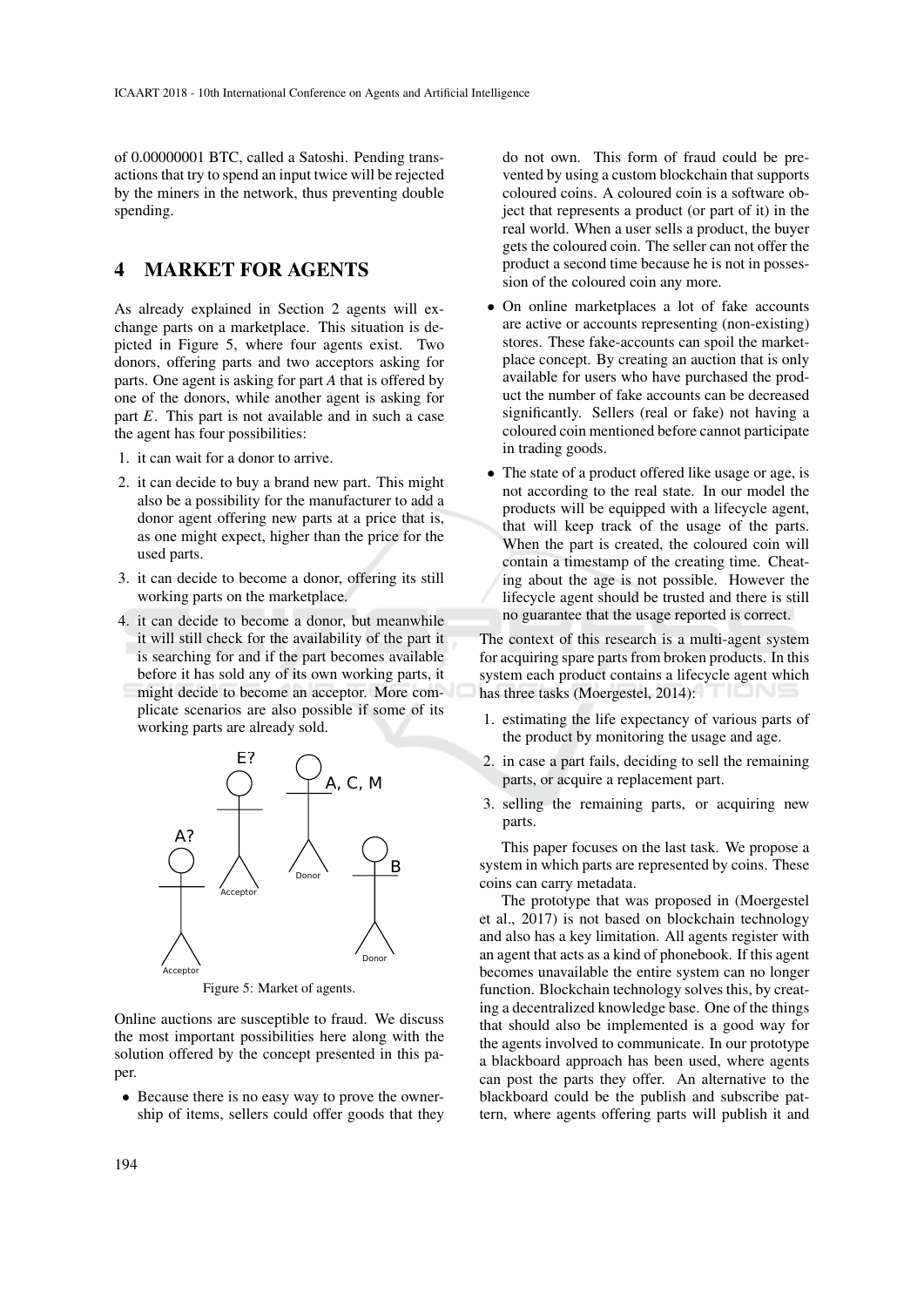agents that want to buy will be notified at the moment a part is available.

# 5 BLOCKCHAIN USAGE

In this paper we propose a system in which coins are used to complete transactions between agents. The coin represents a part of the device, and acts as a proof of ownership. For building blockchain-based applications, some factors have to be taken into consideration. Building a blockchain from scratch is a complex task. There are multiple platforms available for creating blockchain-based applications.

## 5.1 Considerations Regarding Multichain

Multichain is a GPL-licensed platform to build public and private blockchains. It allows a blockchain administrator to assign resources to wallets. There is no limit to the creation or availability of assets. Furthermore, administrators can manage permissions. Another key feature of MultiChain is the creation of datastreams on the blockchain. (Multichain, 2017)

# 5.2 Considerations Regarding Ethereum

Ethereum is a public blockchain aimed at facilitating smart contracts. It offers a turing-complete programming language for creating smart contracts. A smart contract contains conditions to be met before the contract is executed (ethtrade.org, 2016). One of the prime considerations is the cost of performing operations in the network. This price might rise unexpectedly. Ethereum has its own currency: ETH. This currency is used to pay for operations in the network. A lifecycle agent would need ETH to perform operations. The manufacturer would need to supply each agent with an amount of ETH. There is no guarantee that this amount will suffice when parts need to be replaced.

## 5.3 Choosing the Platform for the Prototype

For the first prototype the MultiChain platform has been chosen. The first consideration was the developer friendly nature of the MultiChain platform. Setting up a first blockchain for experimenting with the platform was done in a few minutes. Secondly, MultiChain can be configured to be a fully managed

blockchain, a fully open blockchain, or something in between.

### 5.4 Public Blockchains

A public blockchain is a blockchain where every user can read and send transactions. There are no restrictions for users and the transactions are fully transparent. The public blockchains are considered to be fully decentralized. This means that every user has the same permissions and there is no hierarchy.

The advantage of a public blockchain is that no one has to maintain the network, it is transparent for all users and all users have got the same permissions.

The disadvantages of a public blockchain is that all the transactions are visible for all users. All transaction have to be stored somewhere. This means a lot of data storage will be used only to keep track of all previous transactions and a lot of storage will have to be available to store future transactions.

### 5.5 Private Blockchains

In contrast to public blockchains, a private blockchain can be managed. The access permissions are controlled, the right to modify or read a block is restricted per user. This means that a private blockchain will need to be maintained. The blockchain needs to be centralized to an organization.

The downside of using a private blockchain is that it has to be maintained and configured, creating a single point of failure. An administrator controlling the system has to grant permissions to nodes, the system will become dependable on the administrator. The administrator will represent in our case a company who wants to use the online auction for their products. When the company stops maintaining the blockchain, new users, depending on the configuration, will not be able to join the blockchain.

For creating new blocks on the blockchain miners are needed. In private blockchains there are less collaborators, and the question arises who will grant rewards for miners who have mined a new block. A solution can be to let a company handle the mining or the reward system. This is actually a strange situation because blockchains were invented as a distributed concept without a specific owner.

### 6 RESULTS

To demonstrate the concept of the marketplace, a prototype has been built. The prototype contains an admin-agent which creates the streams, divides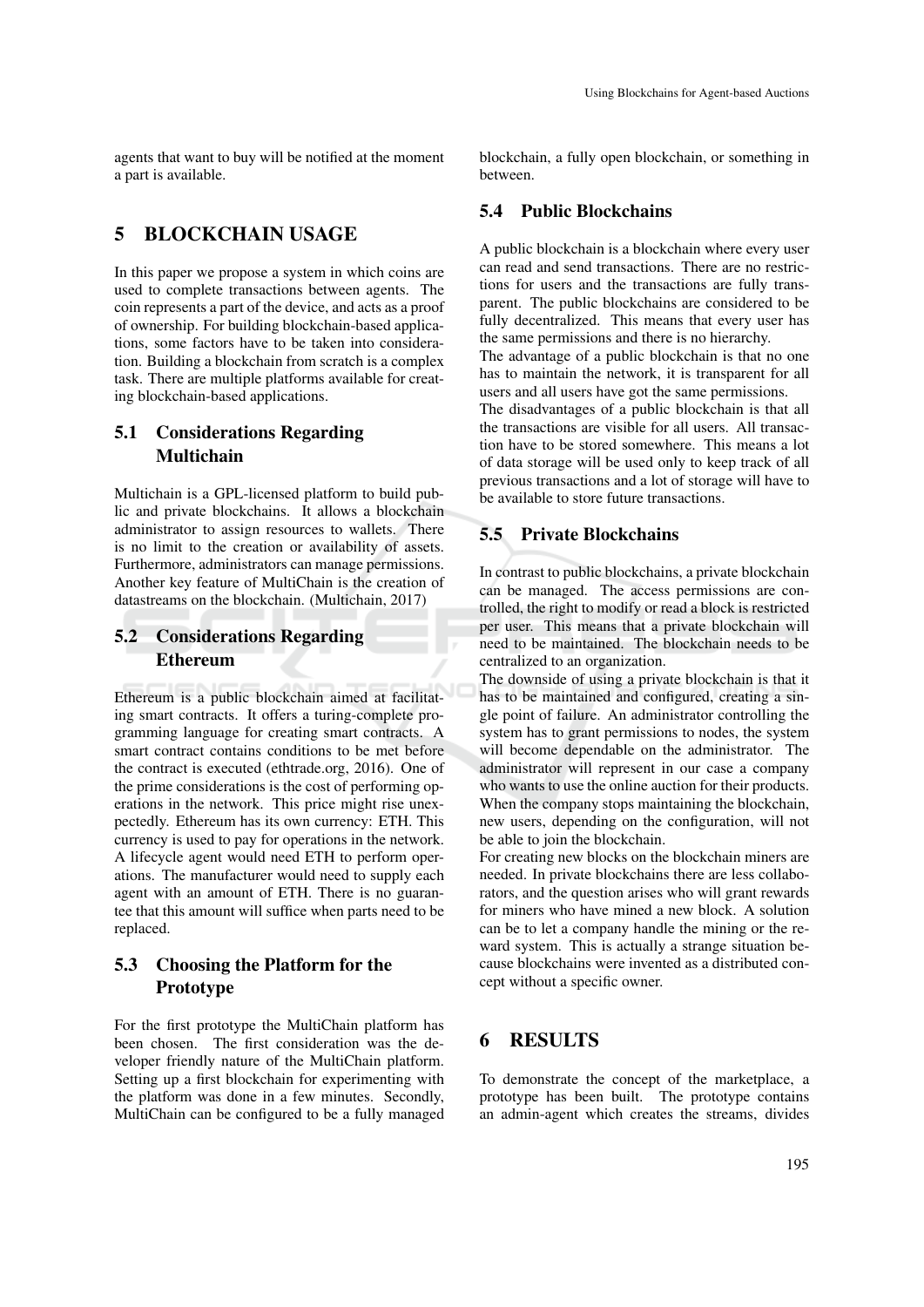the assets and checks if the lifecycle agent has got the required parts. When a lifecycle agent does not have any parts, the required part will be given by the admin-agent.

The lifecycle agent is based on a product containing three parts that will be monitored. If the products are working normally, the parts will decay over time and can break down. In case of a broken part the product will not be operational and the condition of the other parts will not further decrease until a replacement part is obtained.

When one of the parts gets broken, the lifecycle agent will search for a replacement of this part. If another agent offers the part we are looking for, the lifecycle agent will bid on it. In the prototype the first bidder is always the winner. When no other agents offer the part needed, the lifecycle agent will offer its other, still working, parts.

#### 6.1 Functionality of the Admin Agent

The admin agent kickstarts the blockchain and assigns parts to lifecycle agents during the manufacturing phase. It actually assigns coloured coins, representing parts, to the lifecycle agent. How the agent manages to do this will be explained using the pseudocode below.

```
Create stream if not exists "metadata"
Create stream if not exists "bids"
Create stream if not exists "offers"
Create asset if not exists "part"
while(true) {
  addresses = get addresses - own address;
  for (address : addresses) {
    if (address has no transactions) {
       parts = get parts to add
       for (part : parts) {
          partId = generate random unique identifier
          Add partId, part to stream "metadata"
          Send partId to address
       }
    }
  }
```
As we can see above the admin has two states: initializing and running. During the initialization the admin makes sure the streams and the part asset are created. When it's in the running state (the while-loop) it will gather all the addresses of the lifecycle agents. If an address has never owned any parts the admin will create a number of the part assets. For each of these assets a new key-value pair will be added to the metadata stream. The key will be a unique identifier and the value will contain data regarding the part. When that is done the admin will send a part asset to the

current address with the asset's identifier as data. The lifecycle agent then owns that part.

## 6.2 Functionality of the Lifecycle Agent

The lifecycle agent keeps track of the current state of each of its parts and handles communication with other agents in case a part breaks down. The inner workings will be explained using the following pseudocode:

```
partCount = -1parts
while(true) {
 currentPartCount = get count of asset "part" we own
  if {currentPartCount != partCount) {
    parts = get parts we own
  }
  if (has broken parts) {
    if (has open offers) {
       if (has bids for open offers) {
          winner = first bidder
          close offer on stream "offers"
          send part to winner
       }
     }
     else {
       if (has matching offers for broken parts) {
          for (matchingOffer : matchingOffers){
           place bid for matchingOffer on steram "bids"
           }
        else {
      workingParts = get working parts
        for (workingPart : workingParts) {
          offer workingPart on stream "offers"
        }
     }
  }
  else {
     for (part : parts) {
        decay part
        update part on stream "metadata"
     }
  }
```
The lifecycle/product agent starts off by checking if it owns a different number of part assets than before. If it does, it will update its owned parts. After that it will check if any of its parts are broken. If none are broken, then the product is functional and only the metadata will be updated. In our concept, actually a simulation, the decay of each part is chosen randomly with a chance of instantly breaking down. The new decay value will then be published on the metadata stream. In case we do have a broken part, the agent needs to decide what to do next. First it will check if any of its open offers has any bids from other agents. If it does, the first bidder wins and the agent will send

}

}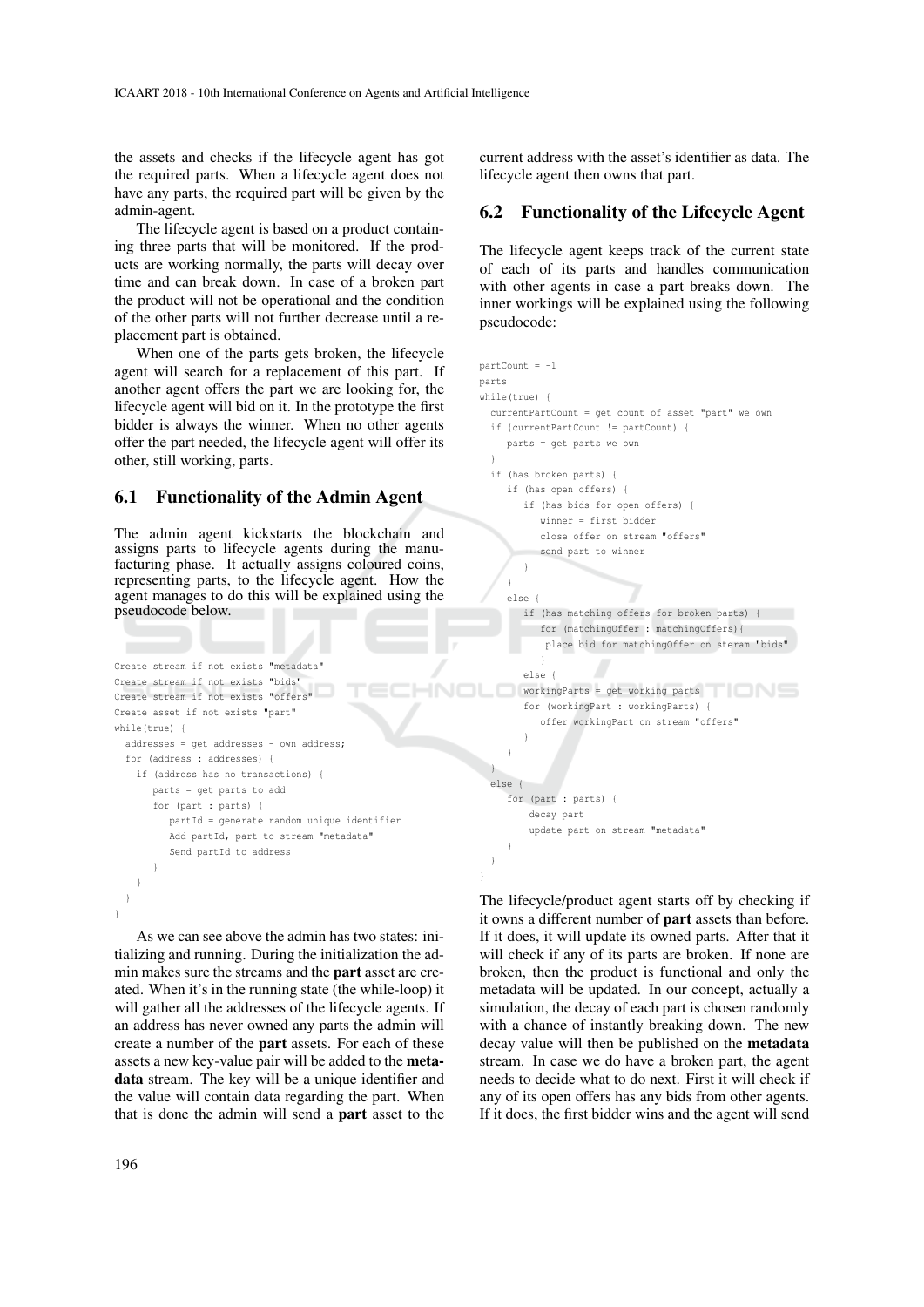the part asset to the winner. The agent will also update the offer to let other agents know that the offer is no longer available. If the agent doesn't have any open offers up it will check if other agents are offering the parts we need. If they do, we place a bid for the specific part we need. If they don't, we simply publish offers for our working parts.

### 6.3 Using the System

Using the proof of concept talked about earlier we ran the program and observed what happened. The system consisted of an admin agent and five lifecycle/product agents, all on the same machine. Each product agent received three part assets. For the decay, which was updated on each loop, we chose a random value between 0 and 10 with a 5 percent chance of breaking down instantly. The decay value starts at 100 and 0 means that the part is broken. Now we will talk about two cases that have been studied during testing. The first case will be more detailed but about a smaller portion of the test. The second case will be more global and just looks at the test as a whole. Each lifecycle agent mentioned, will be identified by an upper-case character ranging from A to E.

#### 6.3.1 Case 1

The first case started off with part 3 of agent A and part 1 of agent B breaking down around the same time. As there were no offers for part 3, agent A put up offers for its working parts. After that part 1 of agent C broke down as well. So at that point the same part 1 of both agent B and agent C was broken. This resulted in both agent B and agent C bidding on the same offer. As the bid done by agent B was the first one, agent B won the bidding. Agent A then sent the part to agent B and closed the offer. The last step of this case was that agent C no longer found any open offers for part 1. This resulted in agent C just putting up offers for its working parts.

As we can see in this case agent A and agent C ended up to be dysfunctional. Agent B, however, managed to get a replacement for its broken part. So instead of three dysfunctional products there were only two. This is exactly the design objective of the marketplace.

#### 6.3.2 Case 2

For the second case we will just look at the donors and the winners. Donors are agents representing a product that is no longer functional. Winners are agents representing a product that, after being dysfunctional, is functional again.

In this small simulation, running over a longer time, several products became broken. One product became broken, could be repaired and broke again with again the possibility for repair. Yet another product could be repaired after one of its parts was broken.

The conclusion after running the simulation was that by trading the working parts to other agents we increased the lifespan of some products. Instead of having 5 broken products the system managed to fix two products, one of them even twice.

### 7 RELATED WORK

This section gives an overview of related work in the field of blockchain technology as well as the use of multiagent technology in related fields.

The number of publications about blockchain technology is huge, given the fact that is a rather new technology. In (Nakamoto, 2008) the concept is introduced with respect to bitcoin. Two interesting overview articles are given by (Zhao et al., 2016) and by (Yli-Huumo et al., 2016). In (Zhao et al., 2016) the focus is on business innovation while (Yli-Huumo et al., 2016) has the focus on the current research status of blockchain technology. A paper by Kroll (Kroll et al., 2013) has the focus on the security aspect of bitcoins. The concept of colored coins, as used in our approach is described by Rosenfeld (Rosenfeld, 2012).

Agent-based technology used for marketplaces is described by Bonabeau (Bonabeau, 2002). This is part of a study to simulate human systems. Among others, an infrastructure for an agent-based market has already been shown by Eriksson in (Eriksson et al., 1998). The concept of the lifecycle agents has first been introduced by (Moergestel et al., 2010) and in a more elaborated form in (Moergestel, 2014). The concept for monitoring by agents is also used by Burgess. In (Burgess et al., 2002) Cfengine is presented as a monitoring system for complex ITinfrastructures.

The concept of the lifecycle agent was the result of the research done on agent-based manufacturing. Two models described by (Bussmann et al., 2004) and (Moergestel, 2014) make use of an agent that supports the manufacturing process. In (Moergestel, 2014), this agent is called a product agent. After production this agent carries valuable information for the other parts of the lifecycle. This product agent transforms to the lifecycle agent, present in all phases to come.

By using this same agent that monitored the production as well as the distribution and usage phase agent again in the final phase of the lifecycle, compo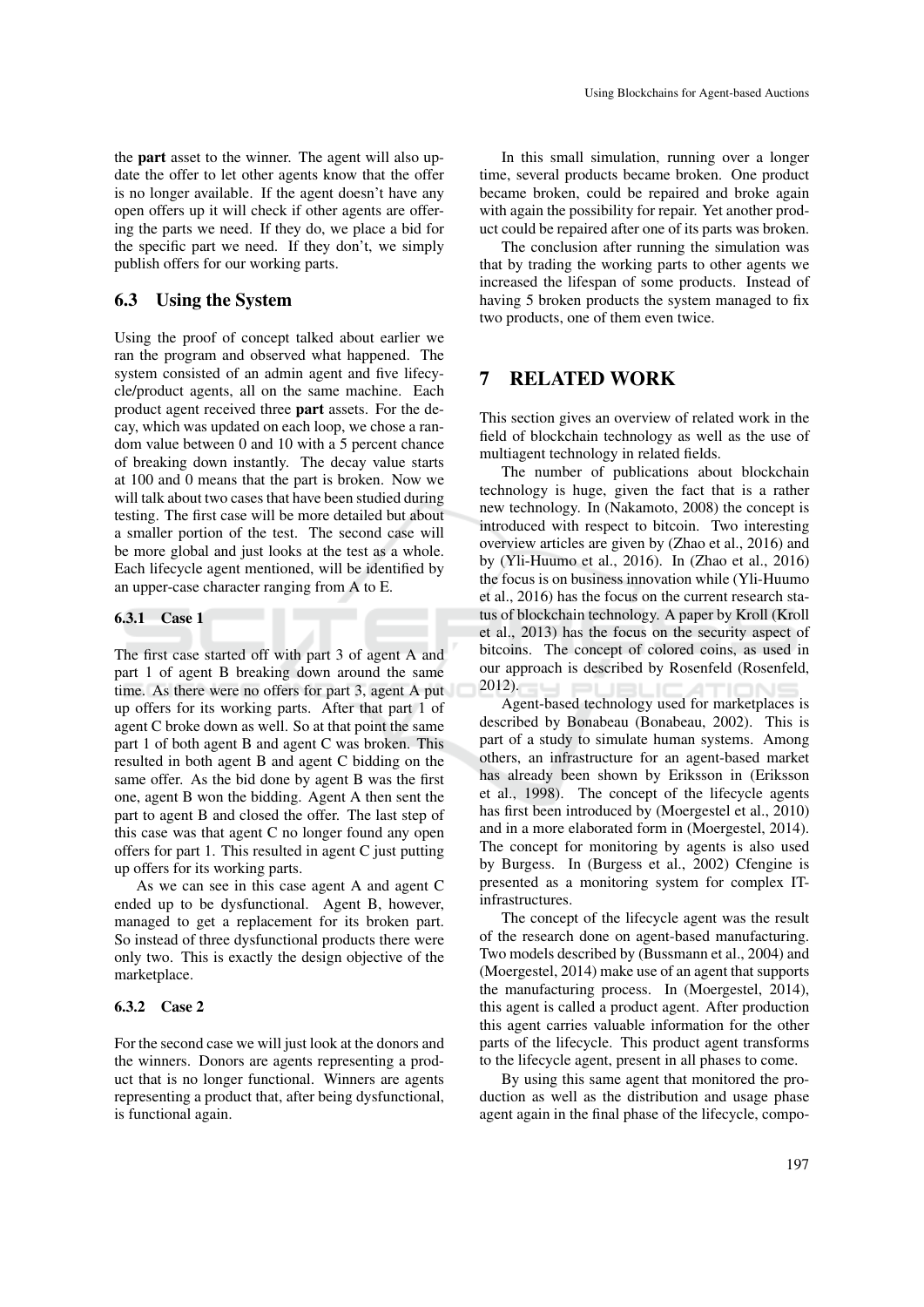nent reuse and smart disassembly is supported. This is a very important aspect when it comes to recycling of rare or expensive building material. The status of the quality of used sub-parts is available from and presented by the lifecycle agent. The reliability of this information is based on blockchain technology.

In (Ashton, 2009) the concept of the 'Internet of Things' is explained by the first user of the term 'Internet of Things'. The main idea of this concept is that the content of Internet is not only built and used by humans and therefore largely depending on humans, but the content will also be built by things connected to the Internet that are programmed to do so. In our model, the driving force of IoT is agent technology, based on the concept of the lifecycle agent.

# 8 DISCUSSION AND FUTURE **WORK**

This section will summarise the strengths and weaknesses of the approach presented. It will also discuss future work and enhancements of the system.

### 8.1 Strengths of the Blockchain Approach

Generally speaking, the use of blockchain technology can give the following advantages:

- Blockchain technology does not rely upon a central authority, thus it does not have a single point of failure. Blockchain also is trust-less, meaning that two parties are able to make an exchange without the oversight or intermediation of a third party, strongly reducing or even eliminating counter-party risk. Furthermore, blockchains will reject invalid transactions. Because there is no central authority, transaction fees can be reduced.
- Additions to public blockchains are publicly viewable by all parties creating transparency, and all transactions are immutable, meaning they cannot be altered or deleted.
- Blockchain transactions can reduce transaction times to minutes and are processed 24/7.

Our prototype is based on a private chain, where all these advantages are not available.

## 8.2 Weaknesses of the Blockchain Approach

- Anonymity may be an issue with the current approach. Due to the anonymous nature of blockchain messages it is impossible to determine the identity of the other agent. Since there needs to be a bond of thrust between the agents (the product needs to be shipped when it is bought), this is hard to achieve when the agents themselves are anonymous.
- Mining a new block is a computationally complex task. This task must be performed by the agents, which are embedded systems. The processing power of the embedded systems may be insufficient to solve the computational puzzle in a feasible time. This may either cause the transactions to suffer from significant delays, or the embedded systems require more expensive hardware and in some cases possibly a higher power drain from the battery.

# 8.3 Discussion and Shortcomings of our Approach

In the current prototype there is no bidding system. The agent who bids first on a part will always win. There is also no current strategy of calculating a price the offered part is worth. This means that the lifecycle agent which offers the part has no reference for considering an acceptable bid.

When the broken part of a lifecycle agent is not offered by other agents, the lifecycle agent will offer its other, still working, parts. The lifecycle agent stops searching for the broken part. When another agent offers the part the lifecycle agent requires to repair himself the lifecycle agent will not detect this.

When all or most parts of a certain type break, a shortage occurs. This could drive the entire system to a halt. This could be addressed by introducing a warehouse-agent that represents the manufacturer. The warehouse-agent can offer parts for sale that are still in stock or in production.

An agent has no guarantee that a part that is bought will arrive. By introducing smart contracts, another application of blockchain technology, this problem could be solved. The contract then holds the money in escrow until the package carrier confirms delivery.

### 8.4 Future Work

The concept of the lifecycle agents open possibilities that still have to be implemented. A message could